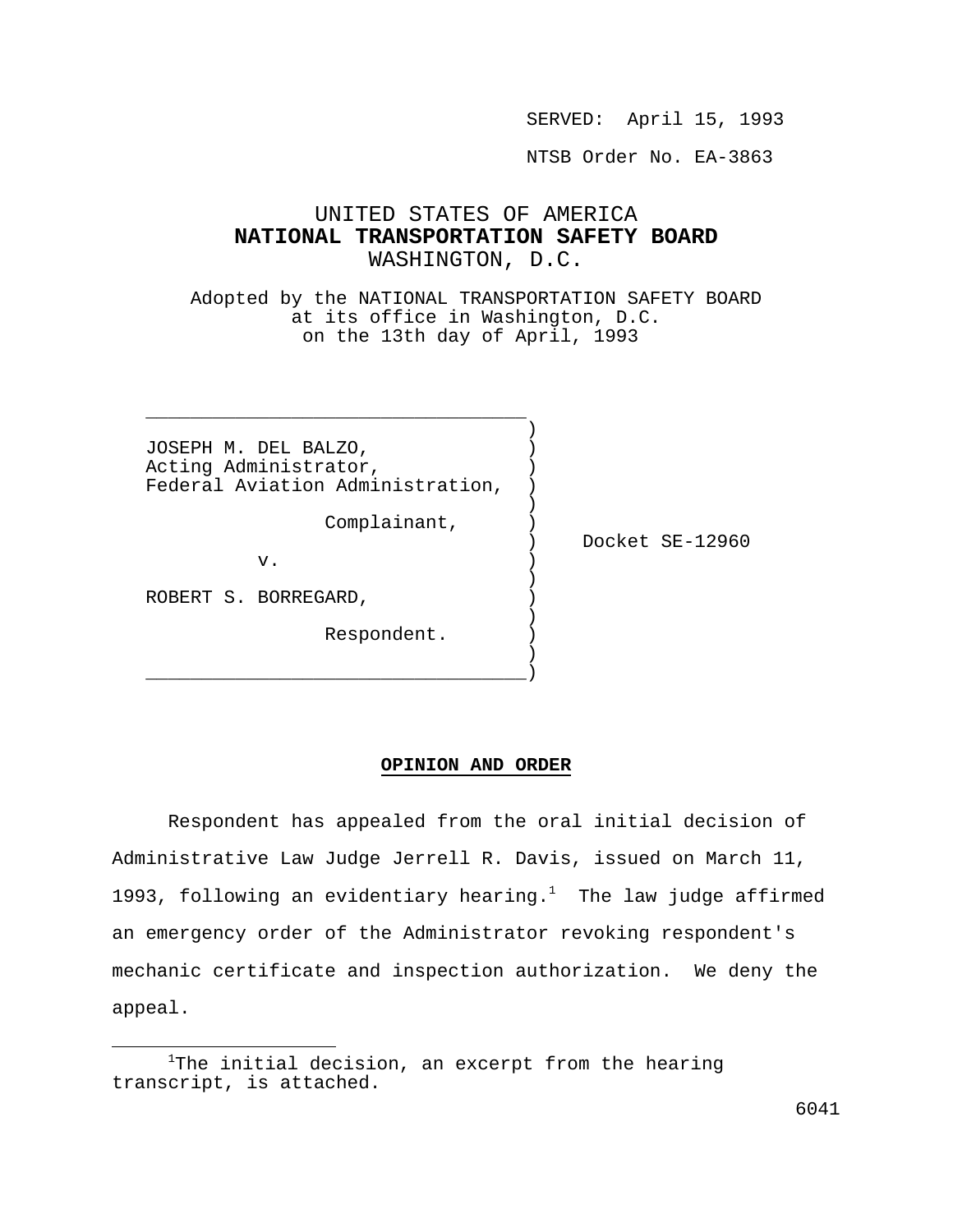The amended order of emergency revocation charged:

- 3. You made three different entries in the aircraft maintenance records of a Cessna Model 182 civil aircraft no. N3627C, stating that you had completed an annual inspection and approved it for return to service on at least 3 different dates, to wit:
	- a. September 1, 1992; b. October 24, 1992; c. October 28, 1992; and
	- d. November 1, 1992.
- 4. In fact, the annual inspection for N3627C had not been completed on any of the above dates.
- 5. Your entries referenced in paragraph 3, above, were intentionally false in that you knew the annual inspection for N3627C had not been completed on any of the above dates when you made said entries.
- 6. The above entries were material.
- 7. Your alterations in the aircraft logbook were done for a fraudulent purpose.

Respondent was charged with violating 14 C.F.R.  $43.12(a)(3).^{2}$ 

The following facts were established at the hearing and not seriously challenged by respondent on appeal. In approximately mid October 1992, Squadron Two Flying Club hired respondent to perform an annual inspection on N3627C. Respondent had done no work for this group before, and had been looking for new employment. Tr. at 312-314.

(a) No person may make or cause to be made:

(3) Any alteration, for fraudulent purpose, of any record or report under this part.

 $2$ § 43.12(a)(3) reads:

<sup>43.12</sup> **Maintenance records: Falsification, reproduction, or alteration.**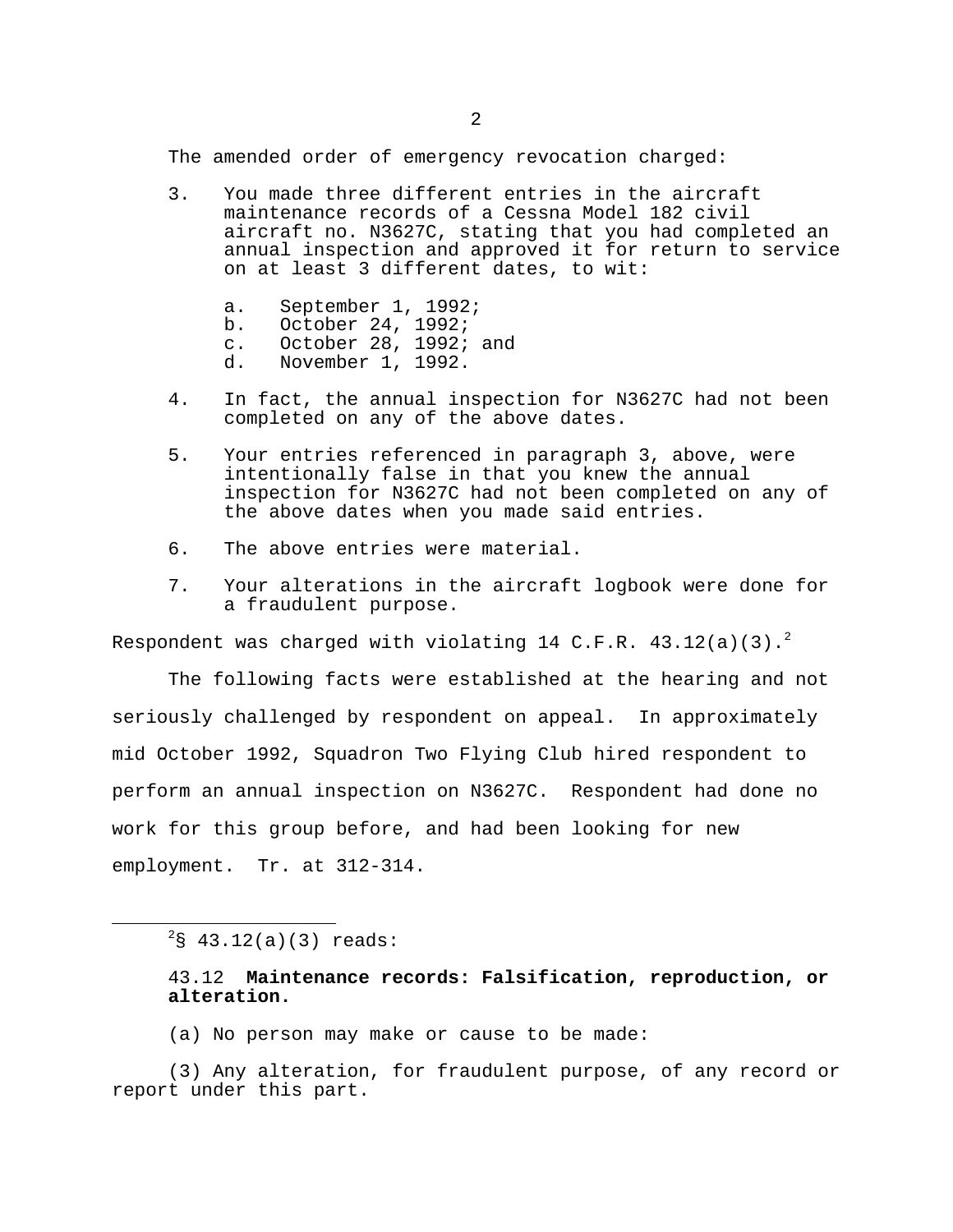The aircraft's annual inspection was late, and should have been completed in September. For unrelated reasons, the FAA had become interested in the aircraft, and had asked the club for various records, including maintenance records. The club president and his son, Keith Mason, the director of maintenance, apparently determined to attempt to disguise that the aircraft was "out of annual" when it was flown. Keith Mason therefore asked respondent to back date the annual inspection to September for administrative reasons of "maintaining continuity" (i.e., continuity in the records). Exhibit C-3 and Tr. at 113.

Respondent complied. As he apparently had already entered October 28 and October 24 in the aircraft and engine logbooks, respectively, he placed peel-off labels over those dates and wrote in September  $1.^3$  The peel-off labels clearly showed up as alterations as, for example, they covered certain information preprinted on the logbook pages. See Exhibit C-4. As requested, Keith Mason forwarded copies of these logbook pages to the FAA.

Soon after, Mason reported to respondent that the FAA was questioning whether entries had been altered. Respondent then was told of the FAA involvement, and he proceeded to report the incident to an FAA inspector he had dealt with in the past. Respondent took more labels and covered the September dates, reinserting October 24 and October  $28.^4$  Later, he voided the

i

<sup>&</sup>lt;sup>3</sup>The testimony establishes that these labels were more permanent than the easily removed "Post-it" type. Tr. at 123- 124.

<sup>4</sup>There was considerable discussion at the hearing regarding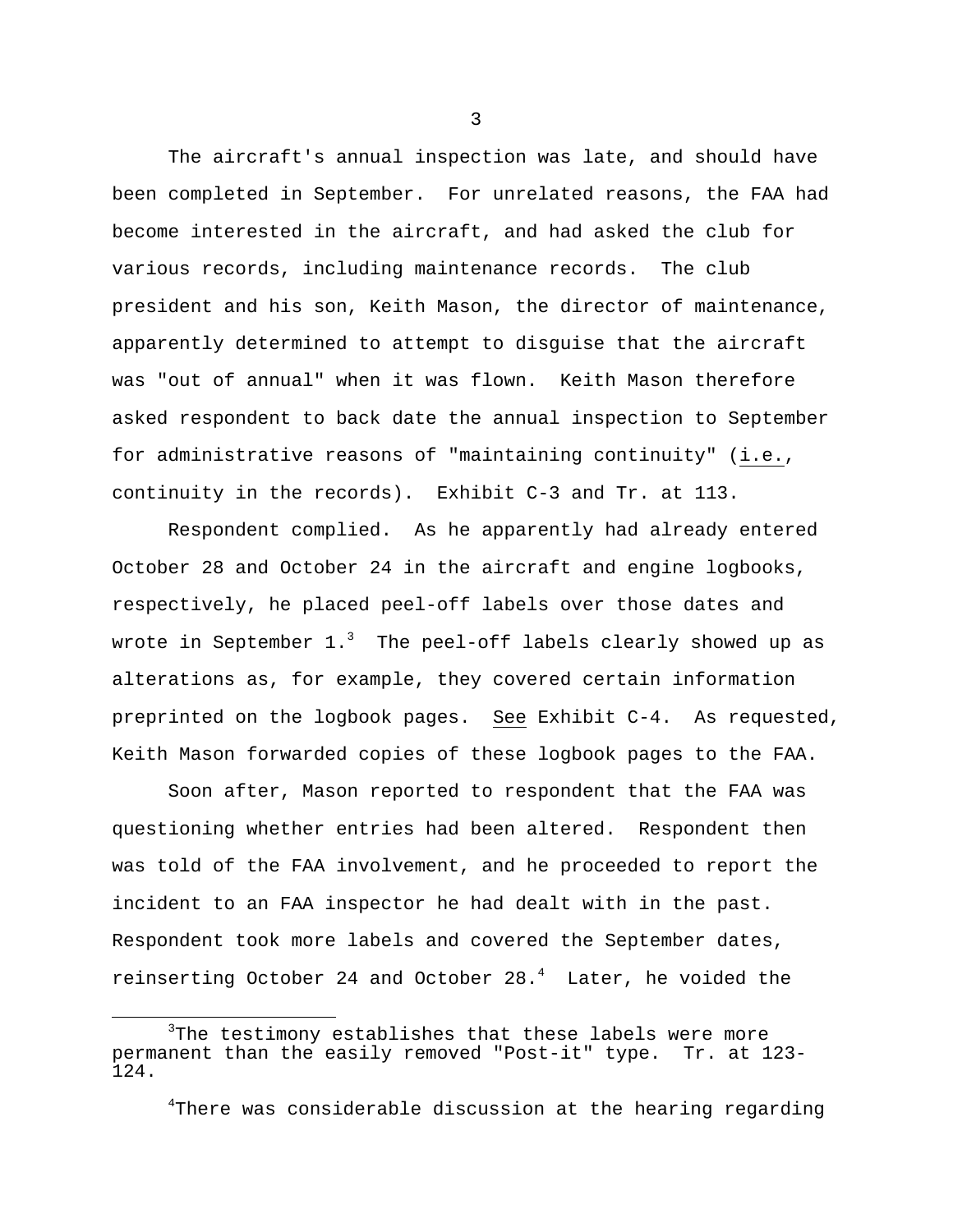October 24 and 28 entries and made new ones showing a November 1, 1992 annual inspection date. Respondent admits that the annual inspection had not been completed by any of these dates, as the required gear swing was not performed until after November 1. Tr. at 323-328.

On appeal, respondent argues both procedural and substantive errors by the law judge. We find no procedural basis to overturn the initial decision. Respondent's lack of counsel is not grounds for reversal. Respondent sought no delay to obtain new counsel, nor is "assigned counsel" (Appeal at 4) provided in Board cases. Furthermore, the law judge thoroughly explained the hearing procedures to respondent, and at no point did respondent object or ask questions.

Respondent also claims that he was prevented from introducing witnesses in his defense and that documentary evidence he sought to introduce was excluded. We see no indication of either event in the record, and respondent cites no place in the transcript where the law judge rejected either documentary evidence or proffered witnesses. The law judge did not abuse his discretion in explaining to respondent, at the outset, that extensive character witnesses would not be useful or accepted, as their testimony would not shed light on the

## (..continued)

the propriety (or impropriety) of using different inspection dates in the engine and aircraft logbooks. The Administrator never tied this issue to the charge, the answer is not clear in the record (there being extensive conflicting testimony by experienced individuals), and we need not resolve it to decide respondent's appeal.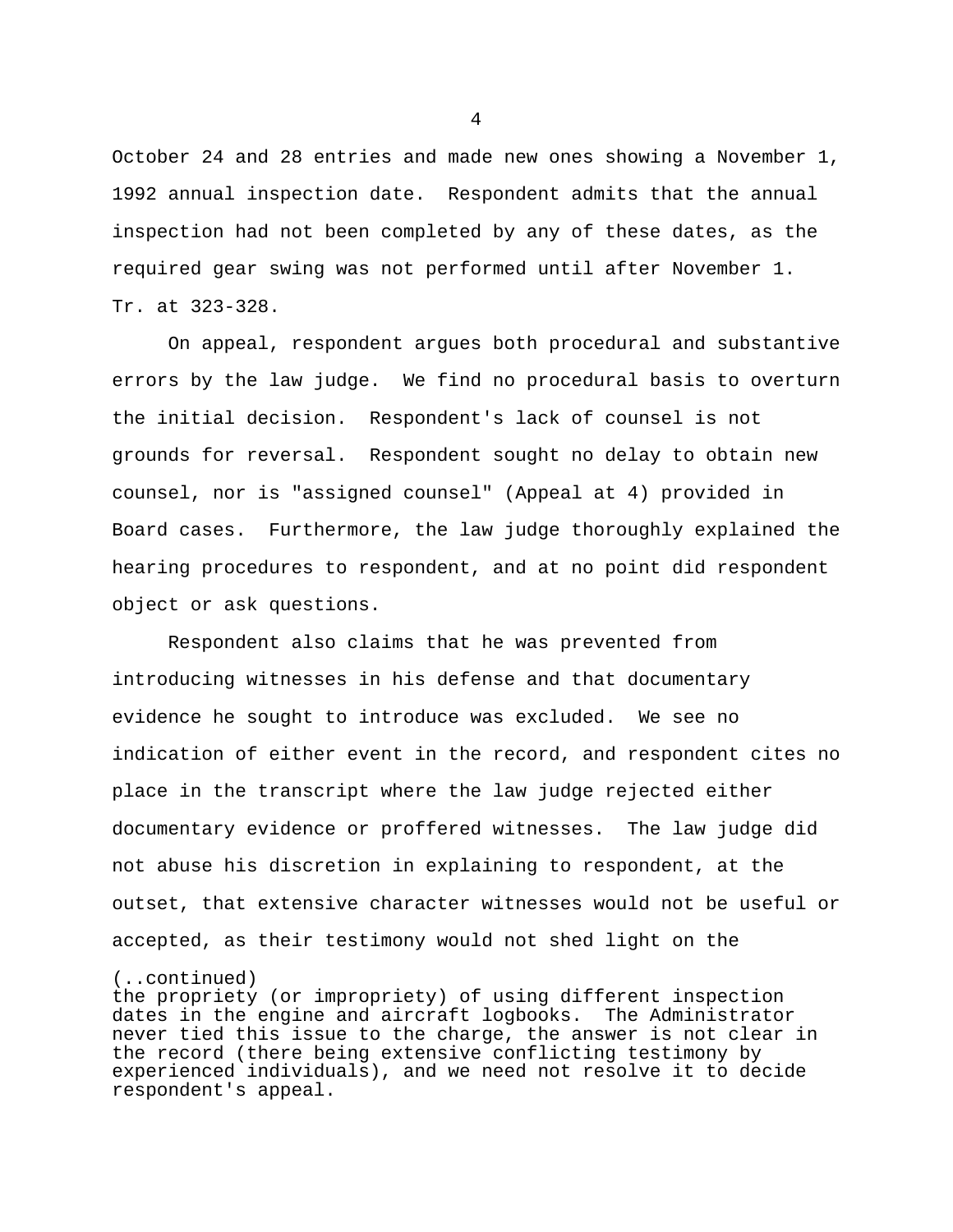incidents that were the subject of the complaint. Our conclusion of no procedural error is confirmed by a review of respondent's attachments to his appeal, which constitute, in effect, an offer of proof. It appears from this attachment that none of the proposed witnesses had any first-hand knowledge of the incidents, but would have testified to after-the-fact events. The proffered evidence, even if accepted, would not affect our conclusions. Overall, we see no procedural error or irregularity that denied respondent due process or a fair hearing.

Respondent further argues that there was no emergency that warranted an emergency order, and that he was denied proper notice of FAA enforcement actions because the FAA employee he contacted did not inform him of the pending investigation. However, the FAA employee he contacted was not the investigating official. Even if he knew of the investigation at the time, we cannot find that a failure to notify respondent would be a violation of respondent's due process rights. In any case, respondent was well aware, through his direct contacts with Inspector Smith, that an investigation had begun. As to the emergency nature of the order, the Board does not review the Administrator's exercise of his emergency powers. Administrator v. Anderson, 5 NTSB 564, 565 (1985).

Turning to substantive issues, the regulation with which respondent is charged, 14 C.F.R. 43.12(a)(3), prohibits alteration of records for fraudulent purposes. We typically cite and apply the elements of fraud, as listed in Hart v. McLucas,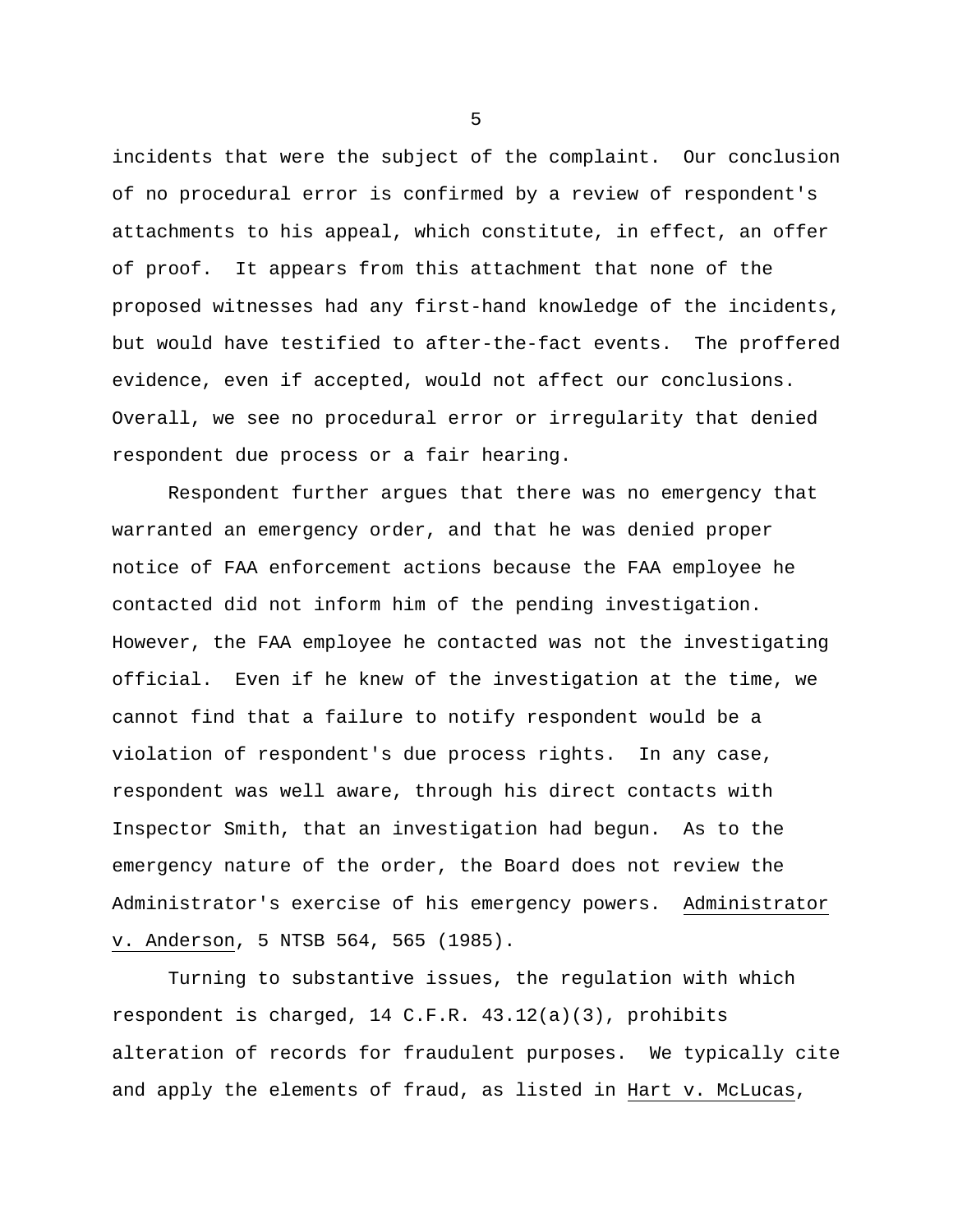535 F.2d 516, 519 (9th Cir. 1976), citing Pence v. United States, 316 U.S. 332, 338 (1942), viz.: 1) a false representation; 2) in reference to a material fact; 3) made with knowledge of its falsity; 4) with the intent to deceive; and 5) with action taken in reliance on the representation. In the past, we have applied Hart in the context of 14 C.F.R.  $43.12(a)(1)$ , which prohibits fraudulent or intentionally false record entries.

Respondent first argues that the misrepresentation was not material (the second Hart criteria). We must disagree. The alterations misrepresented the completion date of the aircraft's annual inspection.<sup>5</sup> Contrary to respondent's contention, the misrepresentations were not on a copy, although only a copy was forwarded to the FAA. The alterations and incorrect information were placed directly in the official logs. Under the circumstances, respondent's arguments that he did not endorse the "copy" as an official document and that the falsity of the September 1, 1992 insertion was reported to the FAA are unconvincing.<sup>6</sup>

i

<sup>5</sup>As we noted in Administrator v. Olsen, NTSB Order EA-3582 (1992) and Administrator v. Cassis, 4 NTSB 555, 557 (1982), reconsideration denied, 4 NTSB 562 (1983), aff'd Cassis v. Helms, Admr., FAA, et al, 737 F.2d 545 (6th Cir. 1984), reliability and accuracy of aircraft and pilot records are vital to aviation safety. "[A]ny logbook entry which in any way illustrates compliance with any certification or rating requirement in 14 CFR 61 is material for purposes of a Section 61.59(a)(2) violation." Id., 4 NTSB at 557.

 $6R$ espondent did not make the report until he was advised by Mr. Mason that copies of the altered entries had been sent to the FAA. In any case, we fail to see how his report to the FAA could affect the materiality of the alteration.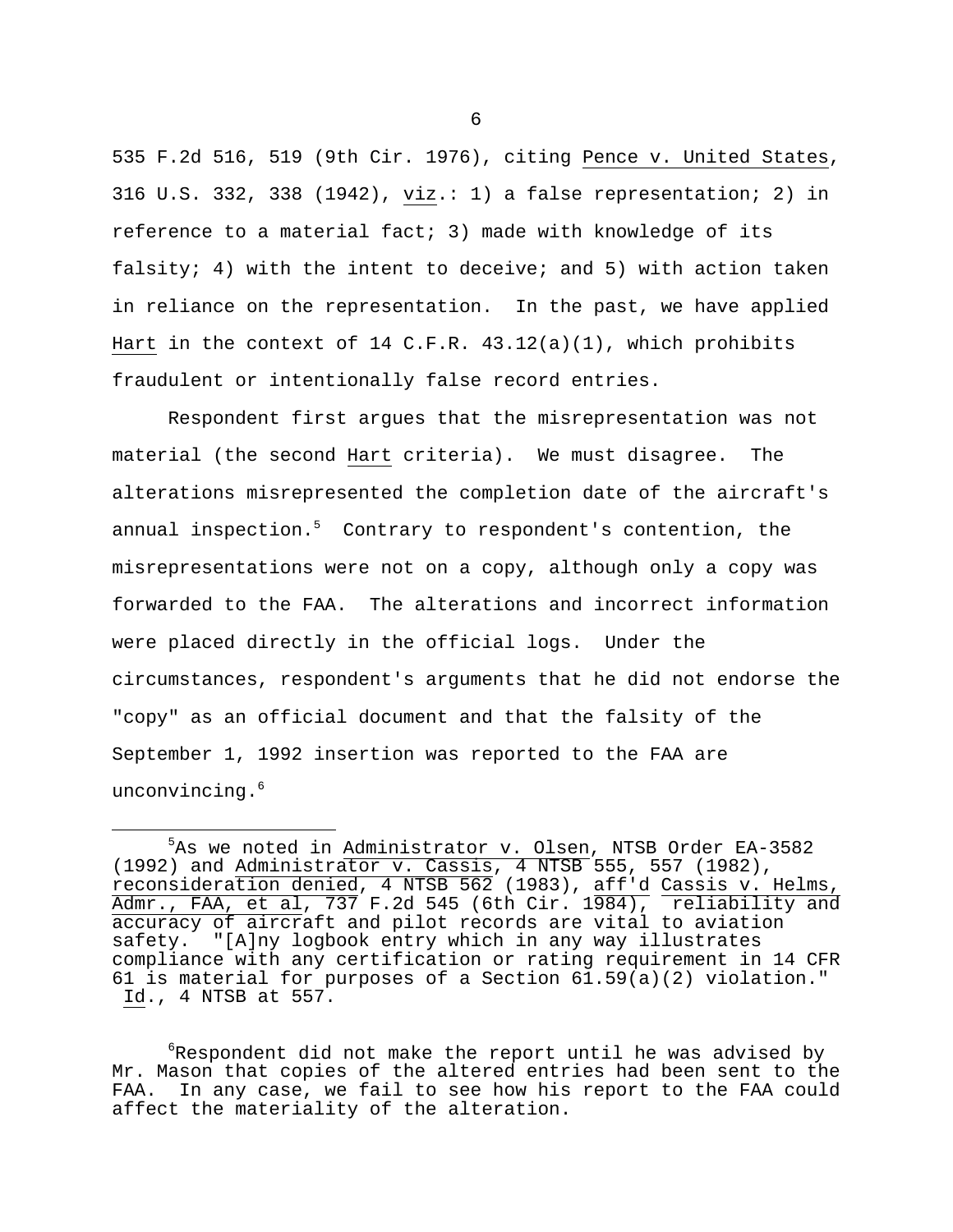Respondent continues that the Administrator did not prove any intent to deceive. He suggests that, because the FAA immediately had questions about the document and because its falsity was reported by respondent, the required intent could not exist. While it might be superficially appealing, it does not logically follow, for example, that, because a \$10 bill is not a good counterfeit, the counterfeiter had no intent to deceive. The law judge found that respondent "intentionally altered entries in the maintenance records of the aircraft for a fraudulent purpose." Tr. at 412. This finding is not subject to reversal even if the reason respondent might have believed - maintaining continuity in the records -- was not the Masons' actual purpose.<sup>7</sup> Nor is the finding reversible because, after making the alteration and learning that the FAA was aware of it, respondent alerted an FAA employee. Moreover, respondent continued to make alterations in the logbook that he knew were false in an apparent attempt to deceive the FAA that proper entries had been made and thereby bring an end to the investigation.

Respondent's next argument, that there was no reliance on the false alteration, leads us to a slight modification of the initial decision. The law judge found that the Administrator had

i

The law judge's subsidiary finding (Tr. at  $412$ ) that respondent had "unwittingly allowed himself to be duped into a deception perpetrated by . . . Squadron Two Flying Club . . . ." can, in this context, be read to reflect the fact that respondent was not originally told of the Masons' true purpose in seeking the alteration.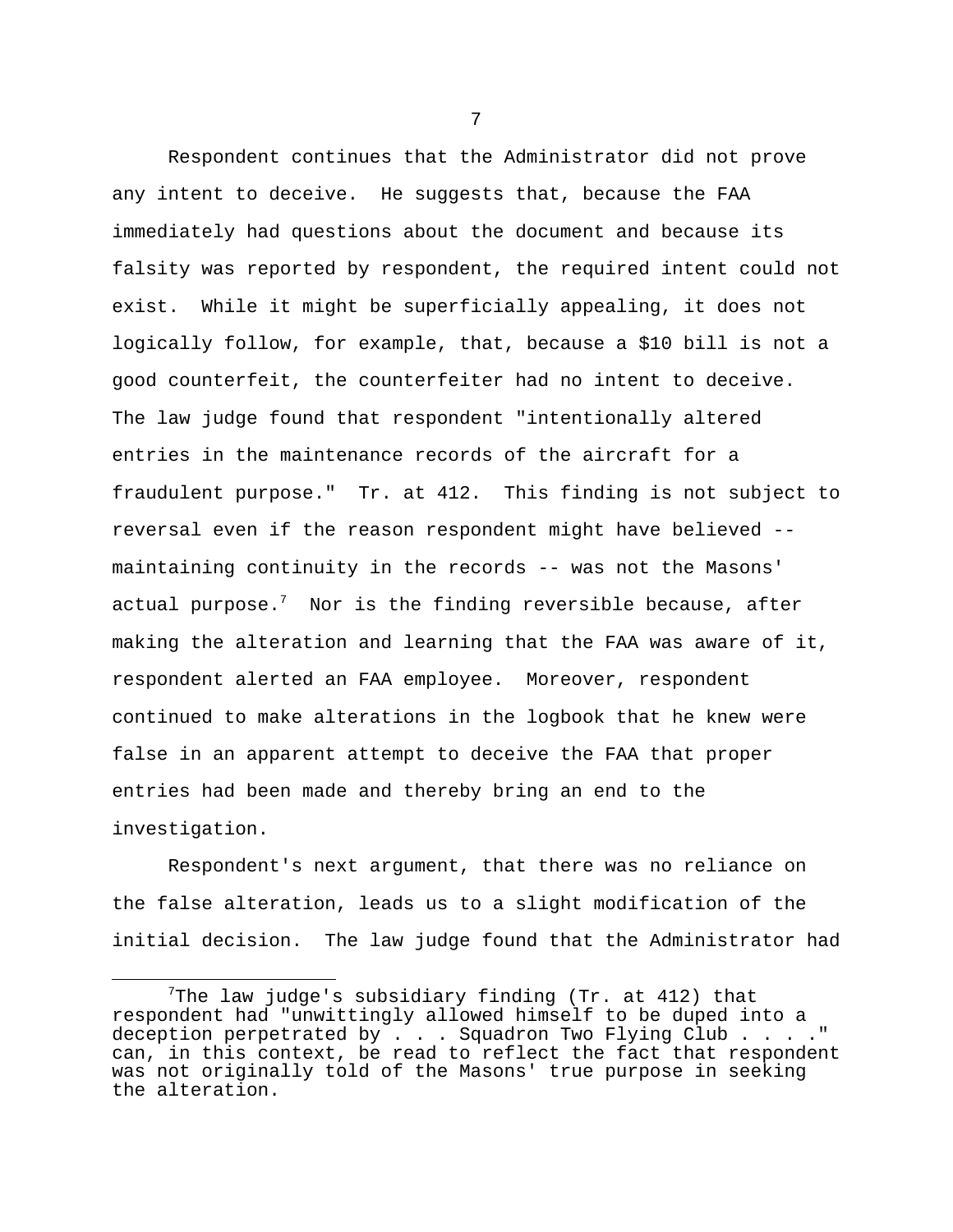not proven this fifth element of Hart. The law judge then proceeded to find that respondent made an intentionally false entry. On this basis, he found that respondent violated  $$43.12(a)(3)$ .

The problem with this analysis is that this finding, while available as a lesser offense under  $\S$  43.12(a)(1), is not available under § 43.12(a)(3), the only section charged in the order of revocation. Notwithstanding, we conclude that a violation of subsection (a)(3) has been proven.

The law judge and the Administrator's counsel engaged in considerable debate regarding application of Hart to § 43.12(a)(3), as compared to its usual application in § 43.12(a)(1) cases. The Administrator argued at the hearing, and continues to argue in his reply, that the fifth Hart criterion -- action taken in reliance on the false representation -- should be modified here to reflect the different language of (a)(3). Thus, according to the Administrator, all that should be required is proof of an intent that someone rely on the alteration, not proof of actual reliance.

Hart discussed the fraud criteria only in passing, as the issue before the court was the knowledge required for an intentional falsification finding under (a)(1). Even assuming Hart applies to subsection  $(a)(3)$  cases, where the question is only whether an alteration was made with a fraudulent purpose in mind, not whether the entry itself perpetrated a fraud, we think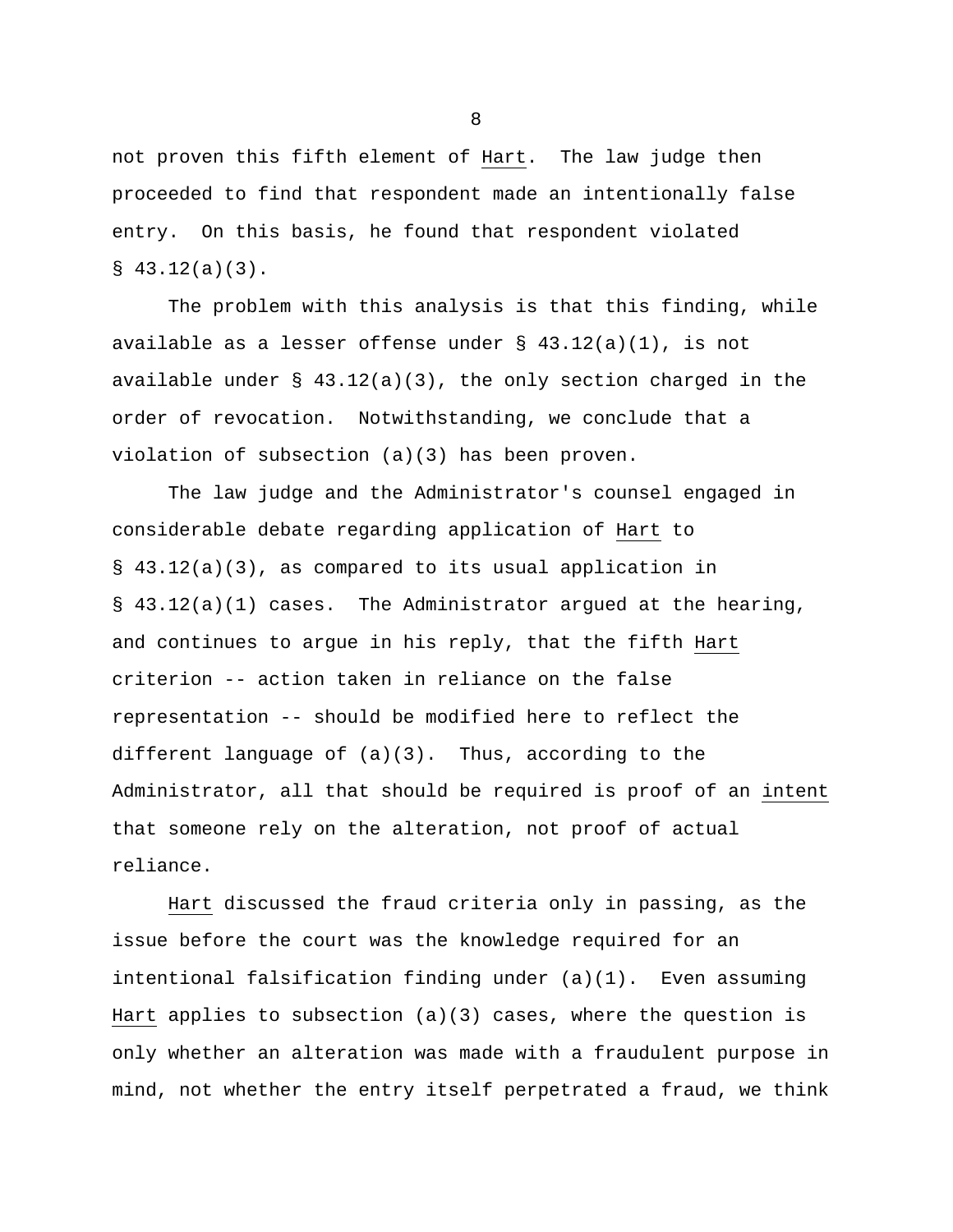that Hart's applicability in (a)(3) cases is logically concluded with our inquiry into whether a respondent intended to deceive, as this inquiry mirrors the regulation's prohibition against fraudulent purpose. Having upheld the law judge's finding on that point, we affirm the law judge's ultimate conclusion that respondent violated subsection (a)(3).

Finally, we must reject respondent's various arguments against certificate revocation. Just as a lesser violation of intentional falsification under (a)(1) is sufficient for revocation,  $8$  so is a violation of  $(a)(3)$ . Respondent's afterthe-fact contacts with the FAA are not satisfactory mitigation, nor is the absence of actual harm from the alteration. Accord Roach v. National Transp. Safety Bd., 804 F.2d 1147, 1157 (10th Cir. 1986), cert. den'd, 486 U.S. 1006 (1988). Cf. Administrator v. Fallon, NTSB Order EA-2678 (1988) (disclosure prior to discovery may be considered in mitigation). Similarly, any separate responsibility or liability of the aircraft owner does not excuse respondent's behavior. The law judge found that respondent knew that the alteration was false and would be used in some fashion to deceive. And, the financial harm to respondent from revocation and his prior clean record are not elements to be taken into account in determining the appropriate sanction. Administrator v. Williams, NTSB Order EA-3588 (1992).

We also reject respondent's suggestion that the revocation extend only to his inspection authorization, allowing him to

<sup>8</sup>Cassis, supra.

i